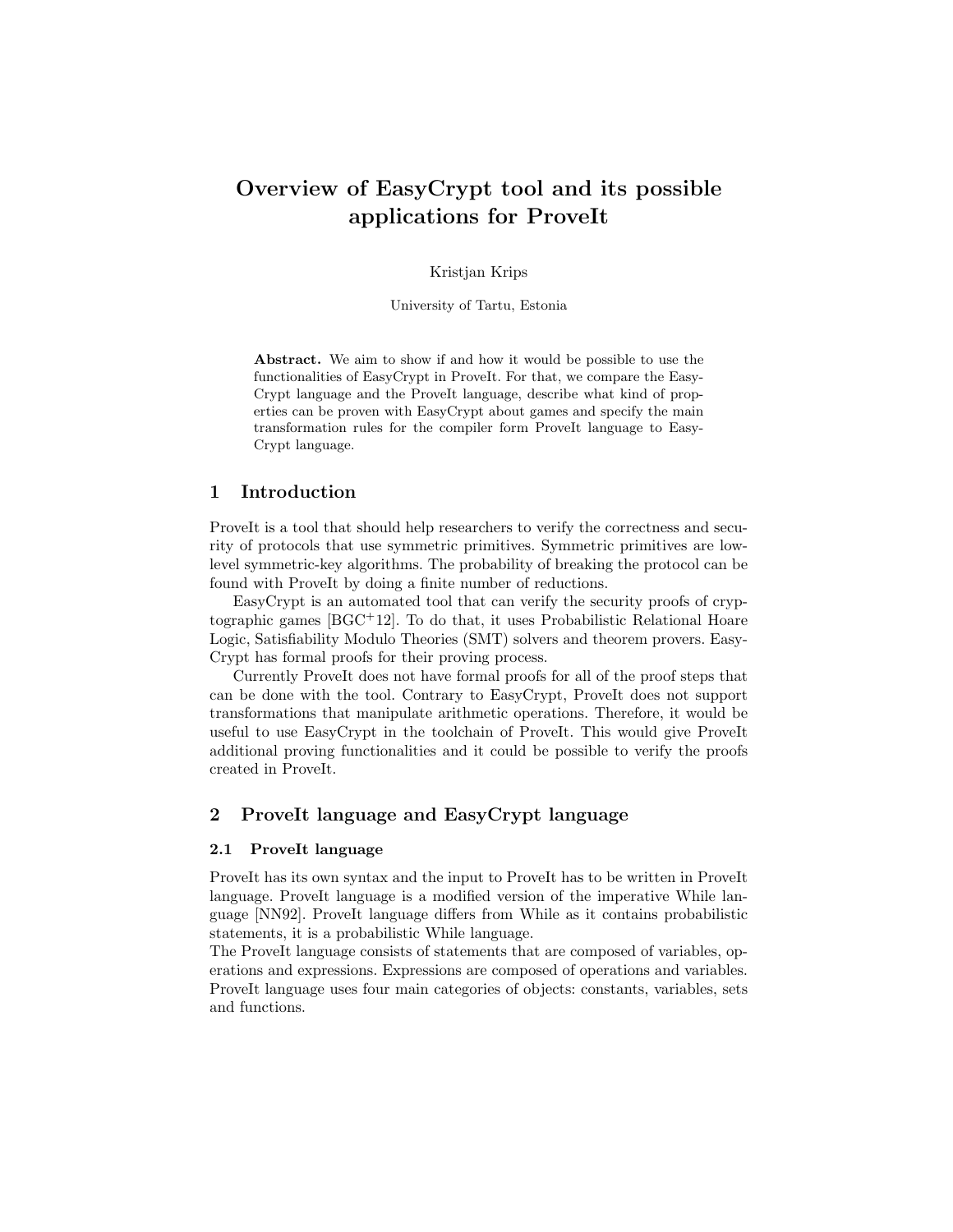Statements The simplest examples of statements in ProveIt language are assignment and uniform choice. An assignment evaluates a variable by giving it the value from the right side of the assignment operator. The right side of an assignment operator can be a function call, an expression, a variable or a constant. On the left side of the assignment operator can be a single variable or a tuple of variables. To write a tuple in ProveIt language the variables have to be enclosed in brackets.

A uniform choice evaluates a variable by assigning it a random value from a given set, i.e., the value is chosen with uniform probability. The left side of the uniform choice operator can be a single variable or a tuple of variables enclosed in brackets. Table 1 gives examples for assignments and uniform choice.

| Statement              |                                | Syntax example Rendered example |
|------------------------|--------------------------------|---------------------------------|
| assignment             | $x := b$<br>$(x, y) := (a, b)$ | $x := b$<br>$(x, y) := (a, b)$  |
| uniform choice $x < Z$ |                                | $x \leftarrow Z$                |

Table 1: Syntax examples for assignment and uniform choice.

In addition, there are statements for functions, statements for the adversary and statements that modify the control flow, i.e., statements that affect the order of program execution. If statements, for statements and while statements modify the control flow of a program. The syntax examples for the control flow statements are given in Table 2.

|           | Statement Syntax example            | Rendered example                                       |
|-----------|-------------------------------------|--------------------------------------------------------|
|           | if(x < 6)                           | if(x < 6)                                              |
|           | $x := x + 1$                        | $\bigl[x:=x+1\bigr]$                                   |
| if        | if $(x < 6)$ {                      | if(x < 6)                                              |
| statement | $x := x + 1$                        | $\bigl[x:=x+1\bigr]$                                   |
|           | $else{$                             | else                                                   |
|           | $x := x + 2$                        | $x:=x+2$                                               |
| for       | $\text{for}(x := 0; x < 6; x := c)$ | $\text{for}(x := 0; x < 6; x := c)$                    |
| statement | $y := x + 4$                        |                                                        |
|           | $c := c + 1$                        | $\begin{cases} y := x + 4 \\ c := c + 1 \end{cases}$   |
| while     | while $(x < 6)$                     | while $(x < 6)$                                        |
| statement | $x := x + y$                        |                                                        |
|           | $y := y + 1$                        | $\begin{cases}\nx := x + y \\ y := y + 1\n\end{cases}$ |

Table 2: Examples of an if statement, for statement and a while statement.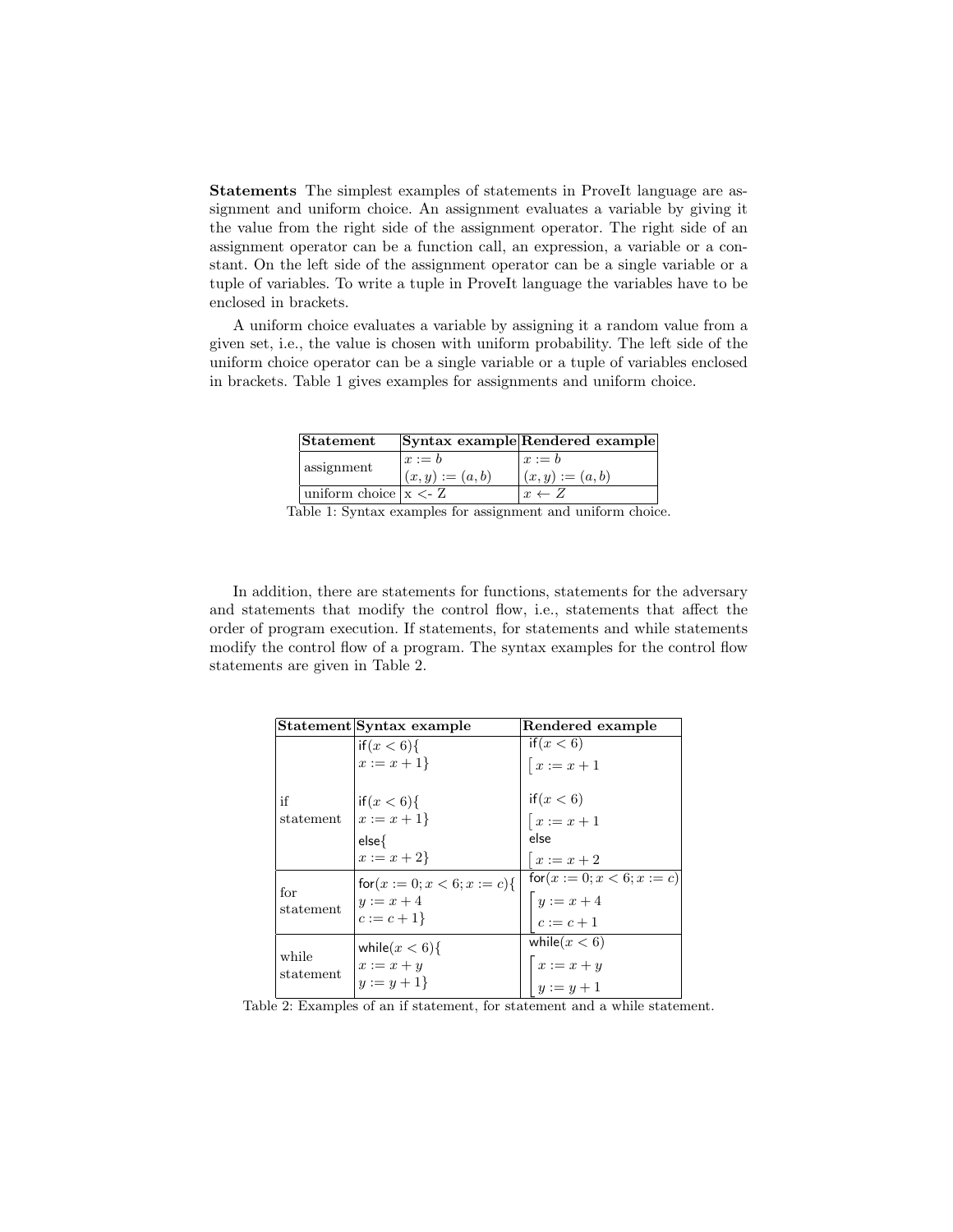ProveIt language has statements for function signature, function definition, a function call and function sampling. A function signature defines the name, domain and range of the function. A function definition specifies what the function does by including the body of the function. A function call statement denotes running a function with the given arguments. A function sampling statement uniformly chooses a function from the set of all functions between the given domain and range. The example statements for defining and using the functions are given in Table 3.

An adversary in ProveIt language can have zero or more arguments. The adversary signature specifies if the adversary has access to oracles.

|                  | Statement Syntax example                                                                                                                                   | Rendered example                                             |
|------------------|------------------------------------------------------------------------------------------------------------------------------------------------------------|--------------------------------------------------------------|
| function         | $f \leq -Func(f : \mathcal{K} \times \mathcal{P} \Rightarrow \mathcal{C})   f \leftarrow Func(f : \mathcal{K} \times \mathcal{P} \rightarrow \mathcal{C})$ |                                                              |
| sampling         | $g \leq -Func(g: \mathcal{X} \rightarrow \mathcal{Y})$                                                                                                     | $g \leftarrow Func(g : \mathcal{X} \rightarrow \mathcal{Y})$ |
| function         | $f : \mathcal{K} \rightarrow \mathcal{C} \ times \ \mathcal{C}$                                                                                            | $f: \mathcal{K} \to \mathcal{C} \times \mathcal{C}$          |
|                  | $q:K \times K \times M \rightarrow C$                                                                                                                      | $q:K\times\mathcal{M}\rightarrow\mathcal{C}$                 |
| signature        | $h:\mathcal{K}\rightarrow\mathcal{C}$                                                                                                                      | $h:\mathcal{K}\to\mathcal{C}$                                |
|                  | fun $f(x)$                                                                                                                                                 | fun $f(x)$                                                   |
| function         | $x := x\%2$                                                                                                                                                | $\lceil x := x \mod 2 \rceil$                                |
| definition       | $y:=x+1$                                                                                                                                                   | $y := x + 1$                                                 |
|                  | return(x, y)                                                                                                                                               | return(x, y)                                                 |
| function<br>call | $(x, y) := f(a)$                                                                                                                                           | $(x, y) := f(a)$                                             |
|                  | $x := g(a, b)$                                                                                                                                             | $x := g(a, b)$                                               |
|                  | $x := h(a)$                                                                                                                                                | $x := h(a)$                                                  |

Table 3: Examples of a function sampling, function signature, function definition and a function call.

|                                | Statement Syntax example                                                                                                                                                                                                                                                                                                                                       | Rendered example                           |
|--------------------------------|----------------------------------------------------------------------------------------------------------------------------------------------------------------------------------------------------------------------------------------------------------------------------------------------------------------------------------------------------------------|--------------------------------------------|
| adversary<br>signature         | $Adv: \mathcal{X} \rightarrow \mathcal{Y}$<br>$Adv_1 : \mathcal{X} \times \mathcal{Z} \rightarrow \mathcal{Y}$ calls h $Adv_1 : \mathcal{X} \times \mathcal{Z} \rightarrow \mathcal{Y}$ calls h<br>$Adv_2 : \mathcal{X} \times \mathcal{X} \longrightarrow \mathcal{Y}$ calls h, f $Adv_2 : \mathcal{X} \times \mathcal{Z} \rightarrow \mathcal{C}$ calls h, f | $Adv: \mathcal{X} \rightarrow \mathcal{Y}$ |
| <sub>i</sub> adversary<br>call | $x := Adv_1(x, z)$                                                                                                                                                                                                                                                                                                                                             | $x := Adv_1(x, z)$                         |

Table 4: Examples of an adversary signature and an adversary call.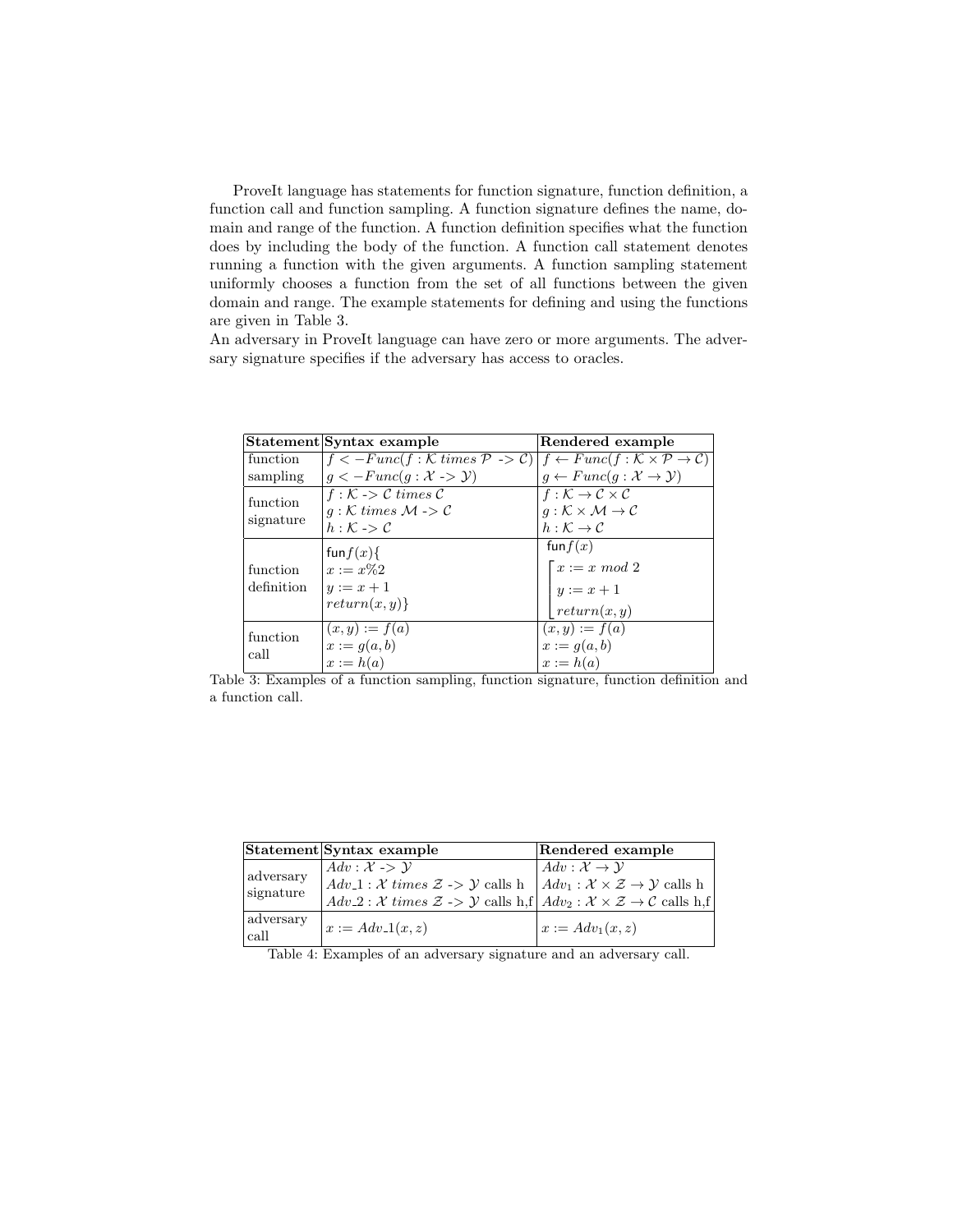### 2.2 EasyCrypt language

EasyCrypt language is also a probabilistic While language. EasyCrypt language contains assignment statements, random sampling statements, conditional statements, while loop and function calls. It is a strongly typed language and the syntax is dependently typed, i.e., only correctly typed programs are allowed. The semantics of EasyCrypt language is formalised in the Coq proof assistant [dt04].

In EasyCrypt language the games are composed of global variables, defined functions and abstract adversary declarations. The following description of the syntax of EasyCrypt language is summarised from  $[BGC^+12]$ .

### Basics

Types. EasyCrypt provides built in types and also allows the user to define new types. The built in types are: unit, bool, int, real, bitstring, list (polymorphic), map (polymorphic), product types (uses infix notation). It is possible to create abstract types, type synonyms and parametric types. When creating a new type it is important to check that the new type identifier does not conflict with an already existing type.

It is possible to define abstract types by writing the keyword type followed by the name of the abstract type, e.g.,

type private\_key.

Type synonyms can be declared by writing type type identified = type exp, where type expression is composed of built in types, e.g.,

```
type private\_key = int..
```
Parametric types are declared with the following syntax: type 'var type\_ident, where var is the parameter, the symbol ' denotes that the type is parametric and type ident stands for the type identifier. E.g., the following declares a parametric array

```
type 'var array
```
and then we can declare an array that contains only the type int by writing

```
type intlist = int array .
```
Constants. Constants can be declared with the following syntax: cnst identified : type expression [exp], where exp is an optional expression, e.g., cnst pk : private\_key.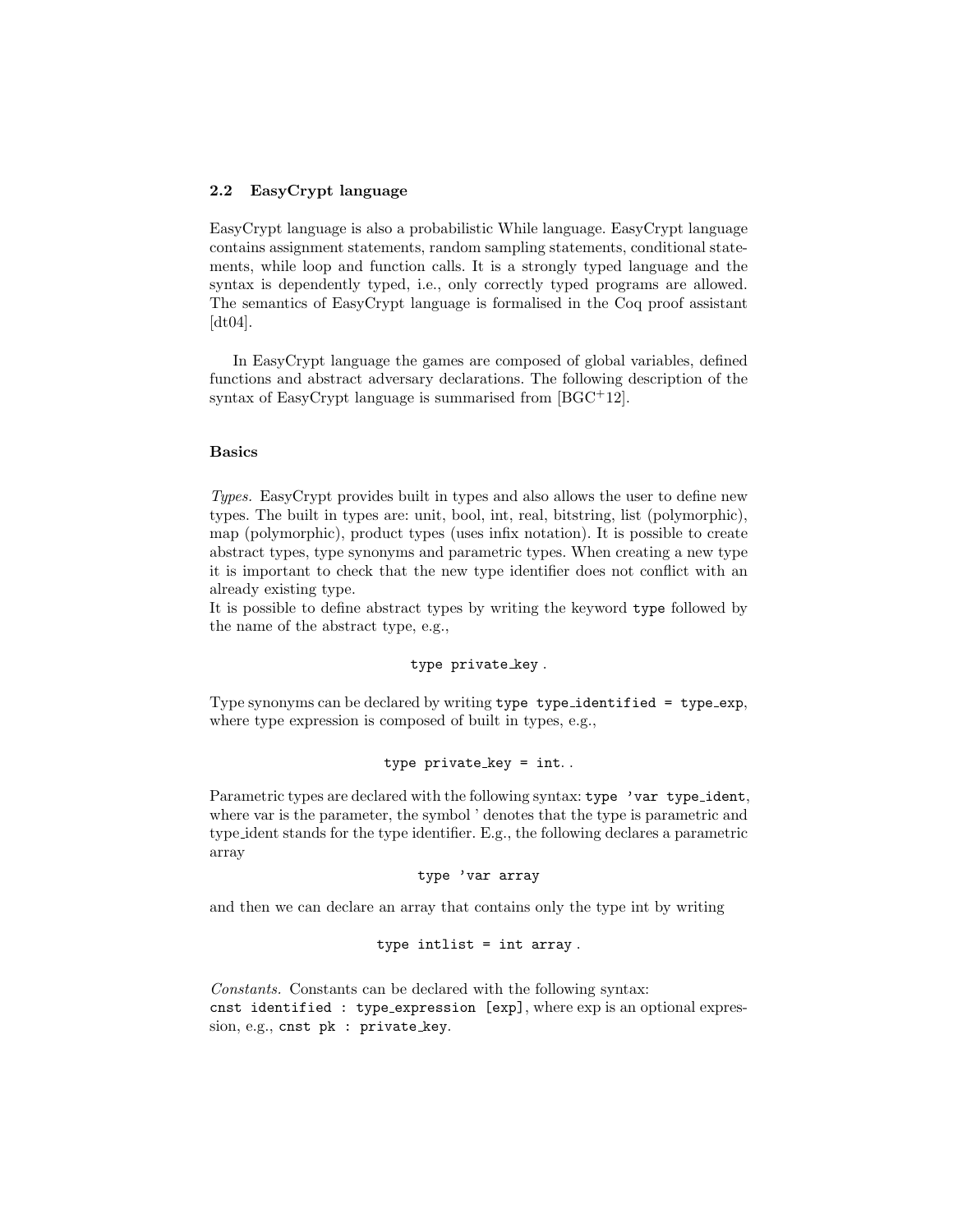Operations. Operations are written with the following syntax:

op op indentifier : fun type [as id], where the operation identifier can be either alpha-numeric or a binary operator. The operation identifier can contain the following symbols:  $=, <, \tilde{=}$ ,  $\%$ ,  $\tilde{ }$  in square brackets. Here is an example of the usage of the operation keyword

op add : real -> real .

To declare a polymorphic operation the operands have to be written out in the polymorphic identifier, such example is given in the EasyCrypt documentation: op hd : 'a list  $\rightarrow$  'a.

It is also possible to create operations from expressions, see  $[BGC^+12]$ . Easy-Crypt has an explicit separation between deterministic and randomised operations. There is a probabilistic operation that is used to create a probability distribution. The syntax for probabilistic operations is pop ident : fun\_type, where ident stands for the indentifier, e.g.,

```
pop gen key : int -> private key .
```
Logical formulas. Logical formulas are composed of Boolean expressions, connectivities, defined predicates and variable quantifiers. The universal quantifiers is denoted by forall  $(x,y:int)$ ,  $p(x,y)$ , where p is a first-order formula and x, y are variables. The logical formulas can be used in creating axioms and in judgements to claim the equality of games. E.g., we could define an axiom for commutative addition by

```
axiom com_add : forall(x, y:int), x + y = y + x.
```
Predicates. The syntax for writing predicates is  $pred$  ident(param) = p, where ident is an identifier, param is a list of arguments and p is a first-order nonrelational formula. E.g., predicates can be used in the axioms and lemmas. The following is an example from the EasyCrypt manual,  $[BGC^+12]$ 

pred injective $(T: ('a, 'b)$  map) = forall  $(x,y: a)$ , in  $dom(x,T) \implies in\_dom(y,T) \implies T[x] = T[y] \implies x = y$ .

Axioms and Lemmas. Axioms can describe abstract operators and types. In addition, axioms can be used for writing hypotheses over declared constants. Thus, axioms give additional informations to the provers used by EasyCrypt, therefore they are an important part of the proofs. E.g., we could define an axiom for commutative addition by

```
axiom com add : forall(x, y:int), x + y = y + x.
```
Lemmas can be written to verify goals in the proofs. Lemmas can be declared with the following syntax: lemma ident : p, where ident is an identifier and p is a first-order non-relational formula.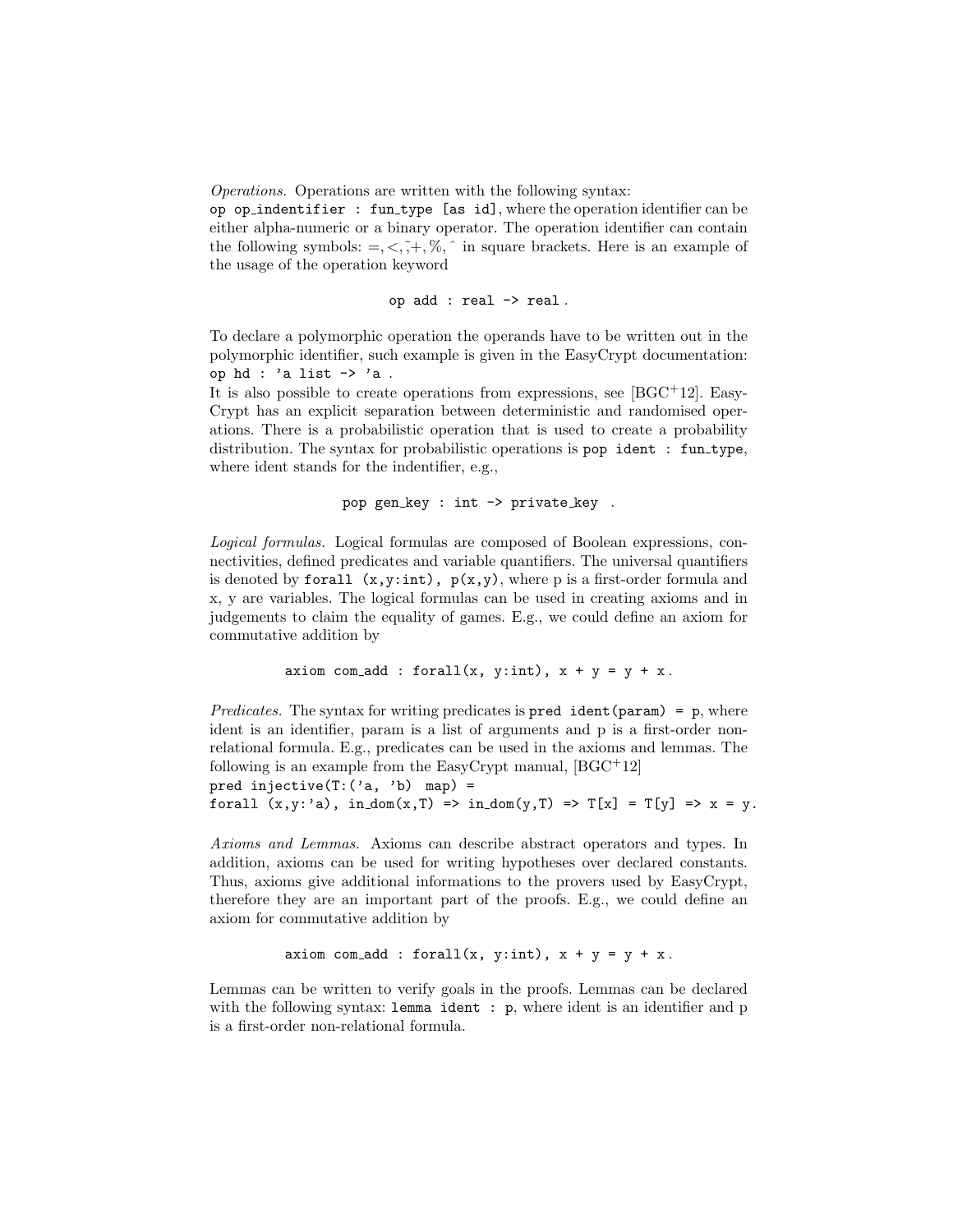#### Game declarations

Statements. Assignments and function calls must end with a semicolon, however there must not be a semicolon after a conditional block or a while loop. The syntax of the if statement and while is the same as in the ProveIt language. Similarly, the curly brackets are not needed if the body of the if or while contains only one instruction.

Probabilistic statements. EasyCrypt language allows probabilistic assignments and there are several way to create such assignment. It is possible to assign value from a probability expression, integer interval, arbitrary length bitstrings or probabilistic operation.

1.  $x = \{0, 1\}$ 2.  $x = [0..q-1]$ 3.  $x = \{0,1\}^k$ 4.  $x = gen\_secret\_key(0)$ 

Function definitions. Functions can be defined by writing out the function body or by creating a synonym to a function that is already defined. The following syntax can be used to create a function

```
fun identifier (typed_arguments) : return_type = \{ function_body \}.
```
To create a function from an already existing function, the following syntax has to be used

```
fun identifier = game identifier.fun identifier .
```
Adversary. Adversary signatures must be defined outside of a game declaration. The syntax of an adversary signature is:

adversary sign\_ident(typed\_args) : result\_type  $\{sign_1, \ldots, sign_k\},\$ where result type is a type expression for the return type and sign  $1, \ldots$ , sign k is a list of oracle signatures which only contain the input and output types of the oracles. The adversary signature may have no oracle signatures, in this case the list of oracle signatures is empty.

Adversary can be defined in an abstract way or as a synonym of an already defined adversary. The following syntax has to be used to define an adversary in an abstract way

```
abs adv_identifier = adv_sign_identifier \{ident_1, \ldots, ident_k\},
```
where  $ident_1, \ldots, ident_k$  are already defined functions that represent the oracles. To create a synonym of an already existing adversary the following syntax has to be used

fun adv identifier = game identifier.adv identifier .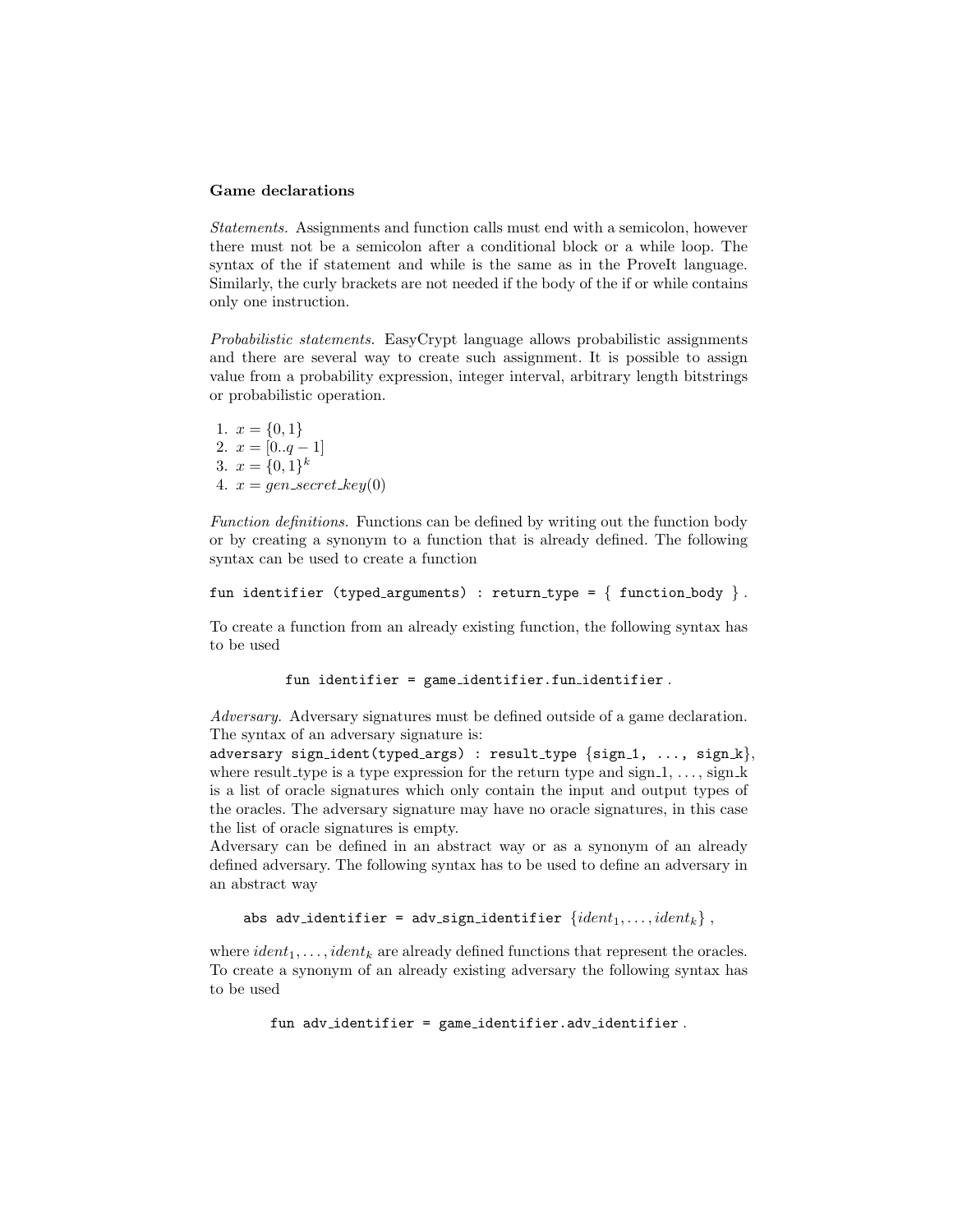*Game.* A game can be defined with the syntax game ident =  $\{ \text{game body} \}.$ The game body can contain global variable declarations, function definitions and abstract adversary declarations. In the game definition the variable declarations must not be separated by semicolons.

The other option is to redefine a game. In this case it is possible to remove or add variables or to redefine functions from an already defined game. This can be done with the following syntax:

game ident = existing\_ident var\_modifiers where ident\_1 = $\{fun\_body\}$ and ...and ident  $k = \{fun-body\}$ , where var modifiers is a list of optional statements of the form remove ident<sub>1</sub>, ..., ident<sub>k</sub>. Var<sub>-modifiers can also</sub> contain a list of new variable declarations..

# 3 Proving process in EasyCrypt

EasyCrypt uses Hoare logic and weakest precondition calculus to prove the correctness of the programs. EasyCrypt uses Why3 Software verification platform [FP13]. It works in top of SMT solvers, automated provers and interactive provers. The SMT solvers used in EasyCrypt are Alt-Ergo [alt], CVC3 [BT07], Z3 [dMB08] and Yices [DdM06]. The automated provers used in EasyCrypt are Vampire [RV02], E-Prover [e-p], SPASS [WBH<sup>+</sup>02]. EasyCrypt also uses an interactive prover Coq.

### 3.1 Proving steps

As a first step the user has to declare the types, constants, operations and predicates that will be used in the following proof. In the second step the user writes the axioms and lemmas that will be used in the games in the corresponding proof. The third step consists of creating the games. This means creating the functions, adversaries, statements.The fourth step is to create the pRHL judgements and to prove them, this is done by applying EasyCrypt tactics, see [BGC+12]. The fifth and final step is to create the probability claims.

# 4 Translation from ProveIt language to EasyCrypt language

### 4.1 Translating the syntax

The rules for translating the types and variable declarations from ProveIt language to EasyCrypt language can be found straightforwardly.

EasyCrypt language supports the variable evaluations that are available in ProveIt language, it is possible to evaluate a single variable or a tuple of variables. The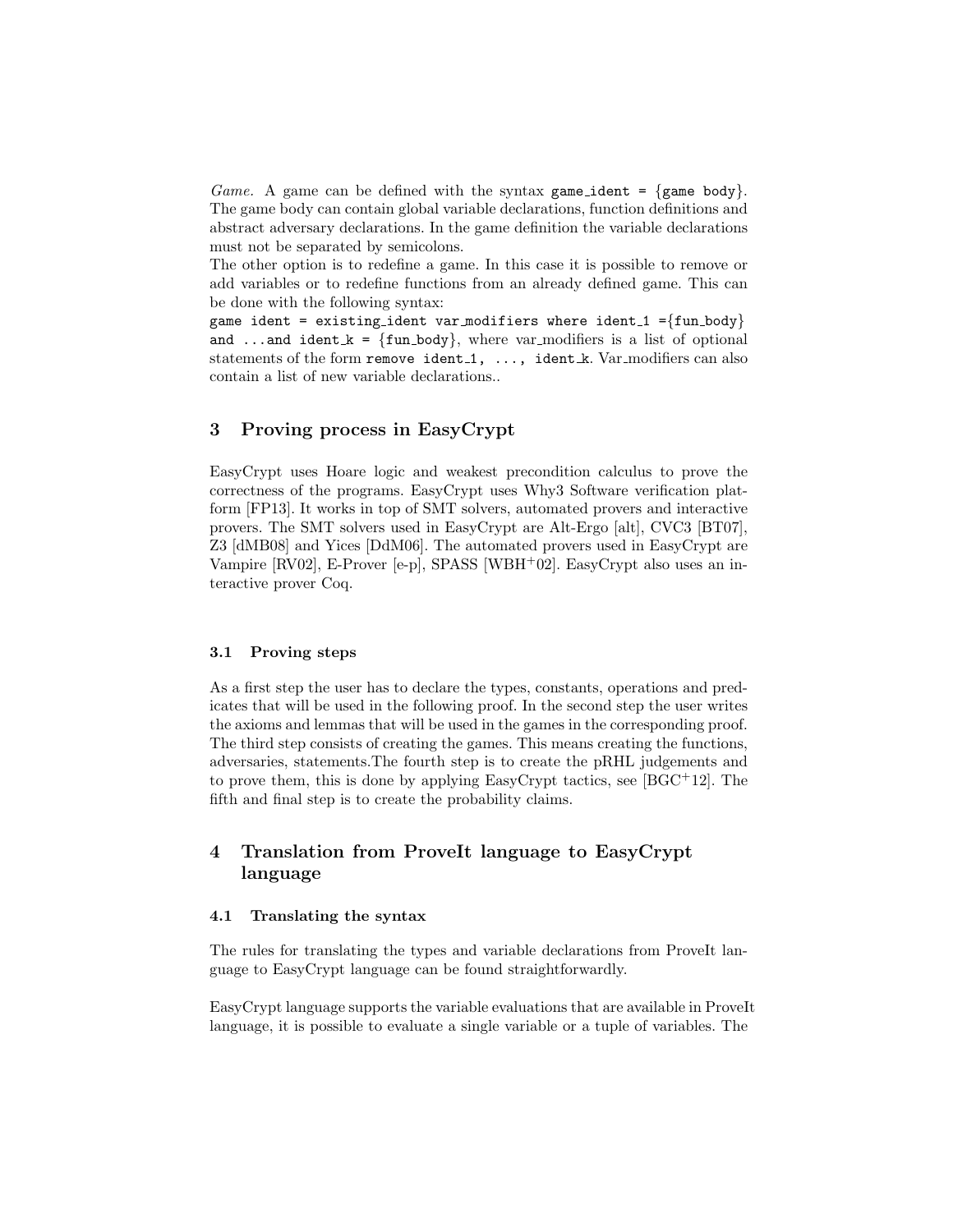assignable can be a variable, constant, expression or a function call. In the following table we give examples of the translation rules.

| Statement  | Prove <sub>It</sub>              | EasyCrypt   |
|------------|----------------------------------|-------------|
| assignment | $a:=b$                           | $a = b$     |
|            | $a := f(x)$                      | $a = f(x);$ |
|            | $ (a,b) := (c,d) (a,b) = (c,d);$ |             |

EasyCrypt does not allow to uniformly choose a value from an abstract set. Therefore, this kind of uniform choice statement has to be transformed into a sequence of statements in EasyCrypt that have the same semantic meaning.

| Statement                           | Prove <sub>It</sub> | EasyCrypt                           |
|-------------------------------------|---------------------|-------------------------------------|
| uniform choice $ a < -\{0, 1, 2\} $ |                     | $a = \{0,1,2\};$                    |
|                                     | $a < -K$            | type sample <sub>K</sub> .          |
|                                     |                     | $ pop\;gen\_element:()->sample\_K $ |
|                                     |                     | $a = gen\_element();$               |

There is a function definition in EasyCrypt language that corresponds to both the function signature and function definition in the ProveIt language. Therefore, the signature and function definition from ProveIt language should be translated into a function definition in EasyCrypt language.

| Statement                           | ProveIt                                                 | EasyCrypt                                          |
|-------------------------------------|---------------------------------------------------------|----------------------------------------------------|
|                                     | function signature $f: K \rightarrow C$ times C type K. |                                                    |
|                                     |                                                         | type C.                                            |
| function definition $\text{fun}(x)$ |                                                         | $\left \text{fun } f(x : K) : (C, C) = \{ \right $ |
|                                     | $x:=x-2$                                                | $x := x - 2;$<br>var $y := x + 1;$                 |
|                                     | $y := x + 1$<br>return $(x, y)$                         |                                                    |
|                                     |                                                         | return(x, y);                                      |
|                                     |                                                         |                                                    |

The syntax of the if statement is identical in both languages. Also the syntax of the while statement is identical in both languages. The for statement and do-while statement of the ProveIt language have to be transformed into a while statement in the EasyCrytpt language.

| Statement ProveIt |                                                | EasyCrypt         |
|-------------------|------------------------------------------------|-------------------|
| for               | $ for(x := 0; x < 6; x := x + 1)   var x = 0;$ |                   |
|                   | $y = y + x$                                    | while $(x < 6)$ { |
|                   |                                                | $y = y + x$       |
|                   |                                                |                   |
|                   |                                                | $x=x+1$           |
|                   |                                                |                   |
| do-while          | do{                                            | $y = y + x$       |
|                   | $y = y + x$                                    | while $(x < 5)$ { |
|                   | }while $(x < 5)$                               | $y = y + x$       |
|                   |                                                |                   |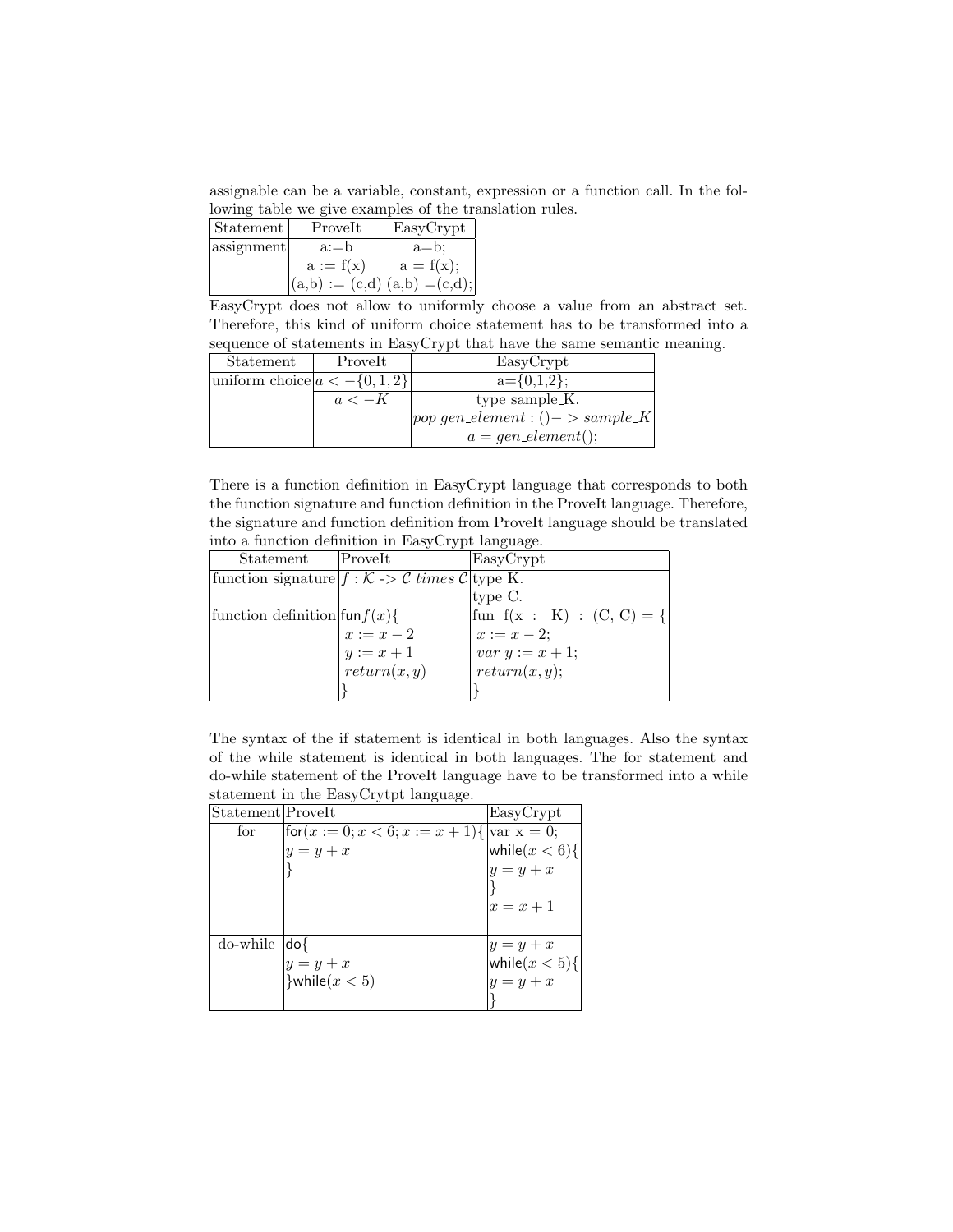The adversary signature in EasyCrypt language specifies the return type of the adversary. Other than that the transformation is straightforward. In the following example we assume that the function  $f$  has one parameter of type int and that it outputs one return value of type int.

| Statement                                                          | ProveIt | EasyCrypt                                                                                                                                |
|--------------------------------------------------------------------|---------|------------------------------------------------------------------------------------------------------------------------------------------|
| $ adversary$ signature $ Adv_1: \text{Int} \rightarrow \text{Int}$ |         | adversary $Adv_1(a:int):int \$ .                                                                                                         |
|                                                                    |         | adversary signature $ Adv_1: \text{Int} \rightarrow \text{Int} \text{ calls } f$ adversary $Adv_1(a: int): int \{int \rightarrow Int\}.$ |
| adversary definition                                               |         | $\{\text{abs} Adv = Adv_1\{f\}.$                                                                                                         |

The main function is similar in both languages, there are small differences in the header of the function. In the following table we show how to transform the header of the main function written in ProveIt language into a corresponding header of main function in the EasyCrypt syntax.

| Statement ProveIt EasyCrypt |                                                                         |
|-----------------------------|-------------------------------------------------------------------------|
|                             | main header main $\{ \ \mid \ \text{fun Main}() : \text{int} = \{ \ \}$ |

### 4.2 Translating the game transformations

The proof steps are done in EasyCrypt by applying tactics provided by Easy-Crypt. Our goal is to link the game transformations used in ProveIt with the tactics provided by EasyCrypt. To do that we translate the game transformations used in ProveIt into EasyCrypt tactics. We give the overview of only the tactics that are used for translating transformations available in ProveIt, for the complete description of EasyCrypt tactics, see [BGC+12].

Tuple decomposition. Tuple decomposition transformation in ProveIt takes an evaluation of a tuple and decomposes it into a sequence of assignment statements. This is a syntactic transformation so to translate the transformation we could create a new game in the EasyCrypt proof where the tuple is removed and the new assignment statements are added. This can be done with the game redefining statement which was briefly described earlier. A claim should be entered after creating the new game to claim that the old game and new game are equivalent.

Function inlining. Function inlining transformation in ProveIt takes a function call and replaces it with the contents from the corresponding function definition body. There is a tactic in EasyCrypt for function inlining. It allows to specify the function names or the positions of function calls that will be inlined. It uses the following syntax:

$$
inline [side] [P_1, \ldots, P_j] position], \tag{1}
$$

where position is a number or last. If several function names are given then the inlining is done in the given order. In the case where there are no arguments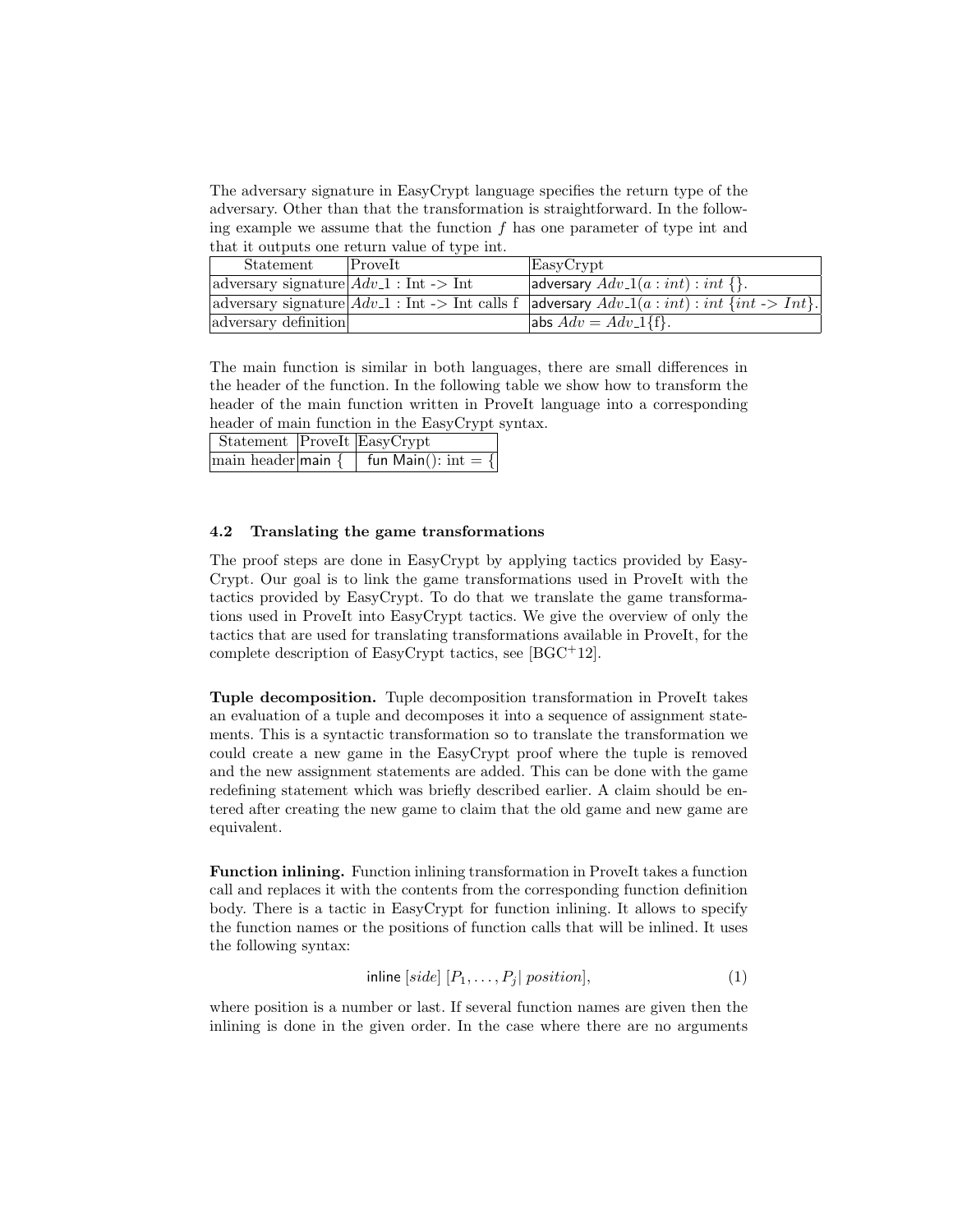then all function calls are inlined. This tactic can be directly used to translate function inlining transformation in ProveIt into EasyCrypt.

Statement switching. The statement switching transformation in ProveIt takes a statement and moves it past another statement if the move is allowed, i.e., it does not change the values of other statements and the moved statements. EasyCrypt has a swap tactic that can be directly used to translate the ProveIt transformation into a proof step in EasyCrypt. It uses the following syntax:

$$
swap \left[ side \right] \left[ pos - pos \right] num,\tag{2}
$$

where pos-pos denotes the range of statement indexes that are moved and num denotes how many statements upward or downward the block is moved. If the last argument is negative then the block is moved up otherwise the block is moved down.

Basic tactics for proving the equality of games If we have a judgement about the equality of two games, then we have to prove it with the use of EasyCrypt tactics. Let the old game be identified by Old and the new game by New. Let the connection between the two games be described with following judgement:

$$
equiv Factor1 : New^{\sim}Old : \{true\} == \gt; = \{res\}.
$$
\n<sup>(3)</sup>\n<sup>(4)</sup>

The judgement can be proven by sequentially applying tactics. We have already described the function inlining tactic and swap tactic, now we describe a few other the commonly used tactics.

Let. The let tactic allows to add a new assignment to the game, however the new variable has to be independent of the other variables used in the game.

Rnd. The end tactic allows to show the equivalence of two random assignments from the same distribution.

W<sub>p</sub>. The wp tactic finds the weakest precondition of the games in the judgment. It works on deterministic games that contain no loops and no function calls. However, this tactic returns failure if there is nothing left to prove.

Trivial. The trivial tactic is combination of wp tactic and rnd tactic. In addition to wp, it tries to match random assignments.

Simpl. The simple tactic finds the weakest precondition of the games in the judgment starting from the bottom of the games. After that it removes the trivial cases. It works on games that are deterministic and don't contain loops.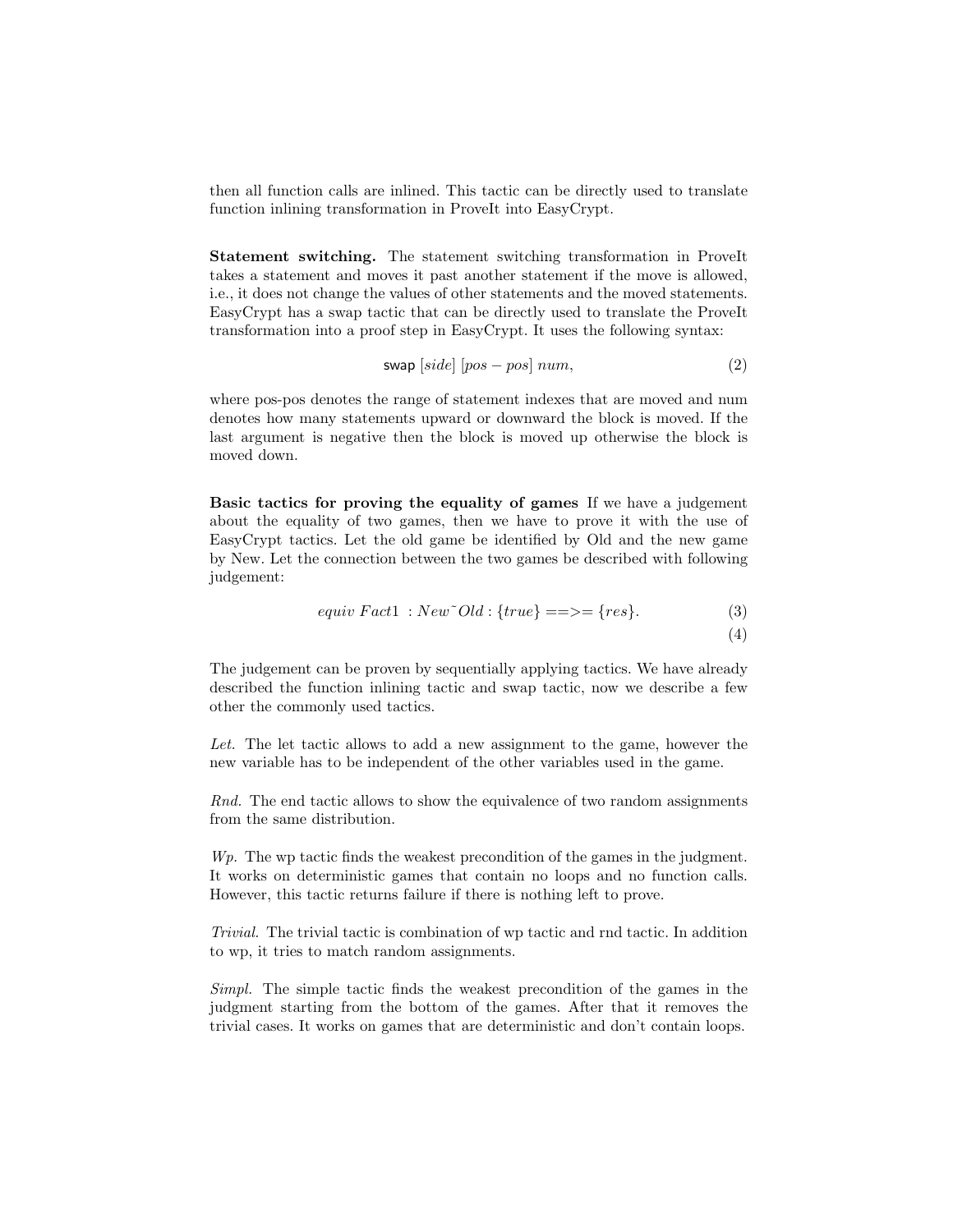Auto. The auto tactic finds the weakest precondition of the games in the judgment starting from the bottom of the game. It works on deterministic games which do not contain loops. When it finds a function call then it checks if there is an appropriate judgement. It stops if it reaches a random assignment statement.

Unroll. The unroll tactic takes the body of the while loop, places it inside an if condition and inserts it before the while statement. The if condition is the same as the while loop condition. The unroll tactic does not change the while statement.

Unroll for The unroll for transformation unrolls the for loop in the case of a simple looping condition. As EasyCrypt language does not contain a for loop we have to transform the for loop into a while loop. We can use the unroll tactic in EasyCrypt to prove that an unrolled while loop is equal to the while loop.

As a first step a new game would have to be created in EasyCrypt where the while statement is unrolled according to the unroll tactic. The completely unrolled game contains as many if conditions containing the while body as the number of times the while loop would be traversed.

As a second step another game is created based on the unrolled game but in this case the while statement is removed. A judgment is used to claim that the two games are equal and then the judgement is proved by applying different tactics. First the if conditions are evaluated to the true value using the condt tactic and then the while loop is evaluated using the condf tactic which removes the while loop as the condition of the loop evaluates to false. The following contains an example of the applied tactics.

- 1. condt{1} at 2,3,4,5;trivial.
- 2. condf{1}.
- 3. wp.
- 4. simpl.

Dead code elimination The dead code elimination transformation in ProveIt removes the redundant code from the game. This is a syntactic transformation so to translate the transformation we could create a new game in the EasyCrypt proof where the redundant code is removed and claim that the old game and the new game are equal. To use the weakest precondition tactic the game would have to be deterministic, loop free and without function calls. So at least the following tactics should have to be used to prove the equality of these games.

- 1. inline.
- 2. rnd.
- 3. wp.

In addition the loops should be unrolled as the weakest precondition tactic does not work on loops.